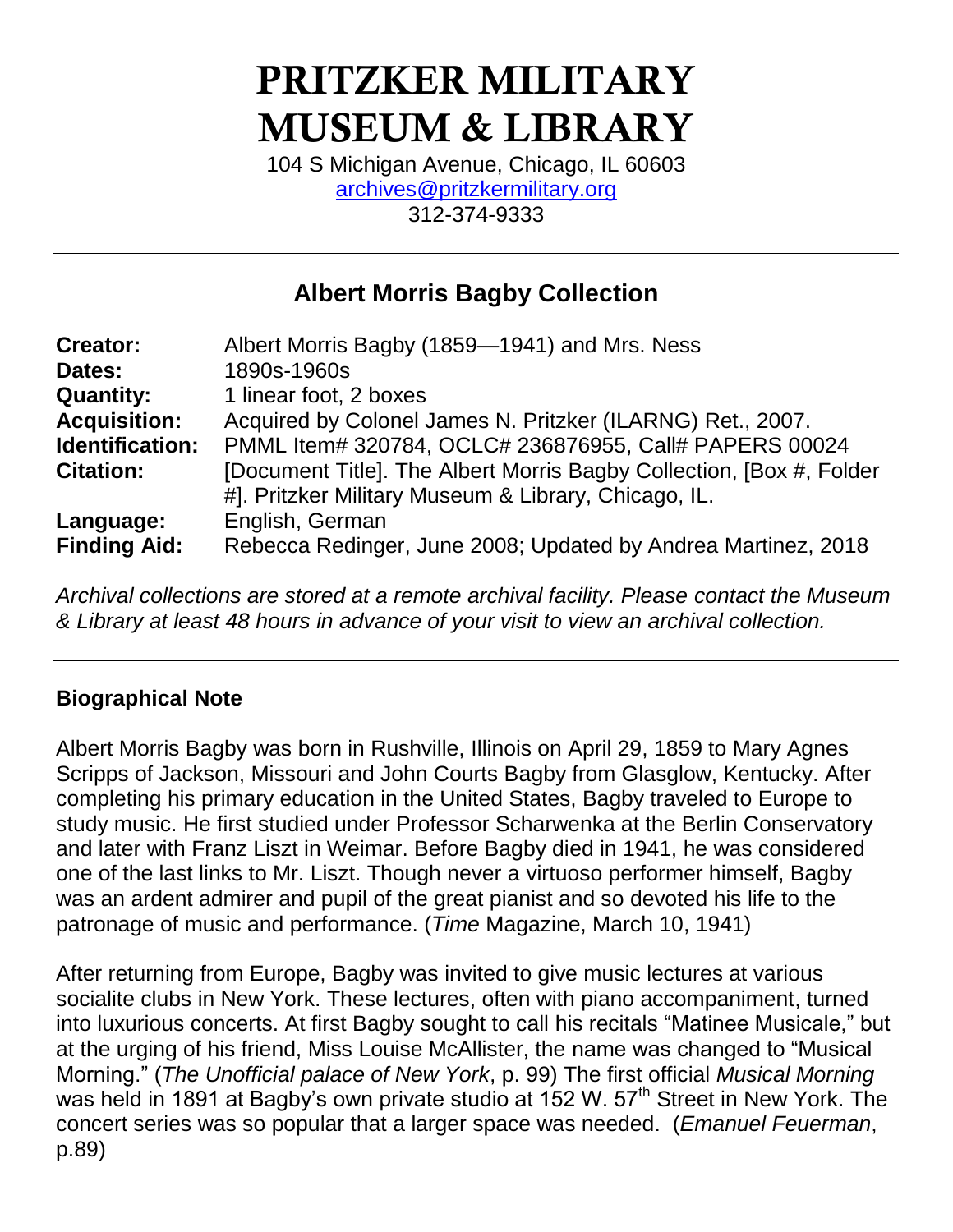Bagby refused to rent public music halls, which he felt would destroy the personal and intimate nature of the performance. Fortunately, an ideal site for performance and private society presented itself when a new hotel opened its doors on 5<sup>th</sup> Avenue and  $34<sup>th</sup>$  Street. The Waldorf-Astoria (on  $34<sup>th</sup>$  Street, and then in 1929 its new location) became the new home of Bagby's *Musical Morning,* remaining so until its end in 1941. (*The Unofficial palace of New York*, p. 97,100)

Following each *Musical Morning* (which were attended by subscription only), Bagby would host a lunch for a few dozen of his most notable guests. Conversing easily with royalty, socialites and skilled musicians, Bagby became a popular figure in the social life of Europe and America. (*Time* Magazine, March 10, 1941) Offering performances by almost every distinguished artist in the United States, Bagby succeeded in both providing elite entertainment and funds for The Bagby Music Lovers' Foundation, Inc. The foundation, established at the 300<sup>th</sup> Musical Morning in January, 1925 was set up to give pensions to elderly musicians as a "reward for their unforgettable service to music." (*The Unofficial palace of New York*, p. 95, 101)

In addition to his life work with *Musical Morning*, Bagby also traveled to Europe quite extensively, attending performances at Richard Wagner's Bayreuth Festival and visiting friends. While living at the Waldorf-Astoria in New York, Bagby received hundreds of letters and postcards from the European royal families who had attended his performances and seen him in Europe. Most of the letters thanked Bagby for his kindness and generous gifts. With most of Europe in turmoil after the Second World War, it was often difficult to purchase books and magazines in English. Bagby, being the generous individual that he was, acted almost as a courier service, sending books, encyclopedias, and subscriptions to *National Geographic* and *The Spur* to various European royal families. The missives also contained personal notes about the family's wellbeing, and a request that Bagby visit next time he was in Europe.

Besides being a musician, Bagby was also a writer. When he was younger he contributed to various periodicals, and in 1895 published his first novel, a musical romance entitled *Miss Traumerei*. In 1904 he wrote *Mamie Rosie,* a fictional account a young musician's journey to stardom. Later in life Bagby gave back to his home town by donating various volumes, statues and paintings to the Rushville Public Library.

Albert Morris Bagby died of pneumonia on February 27, 1941 at the age of 81, ending his five decade career as director of *Musical Morning*. (*Time* Magazine, March 10, 1941)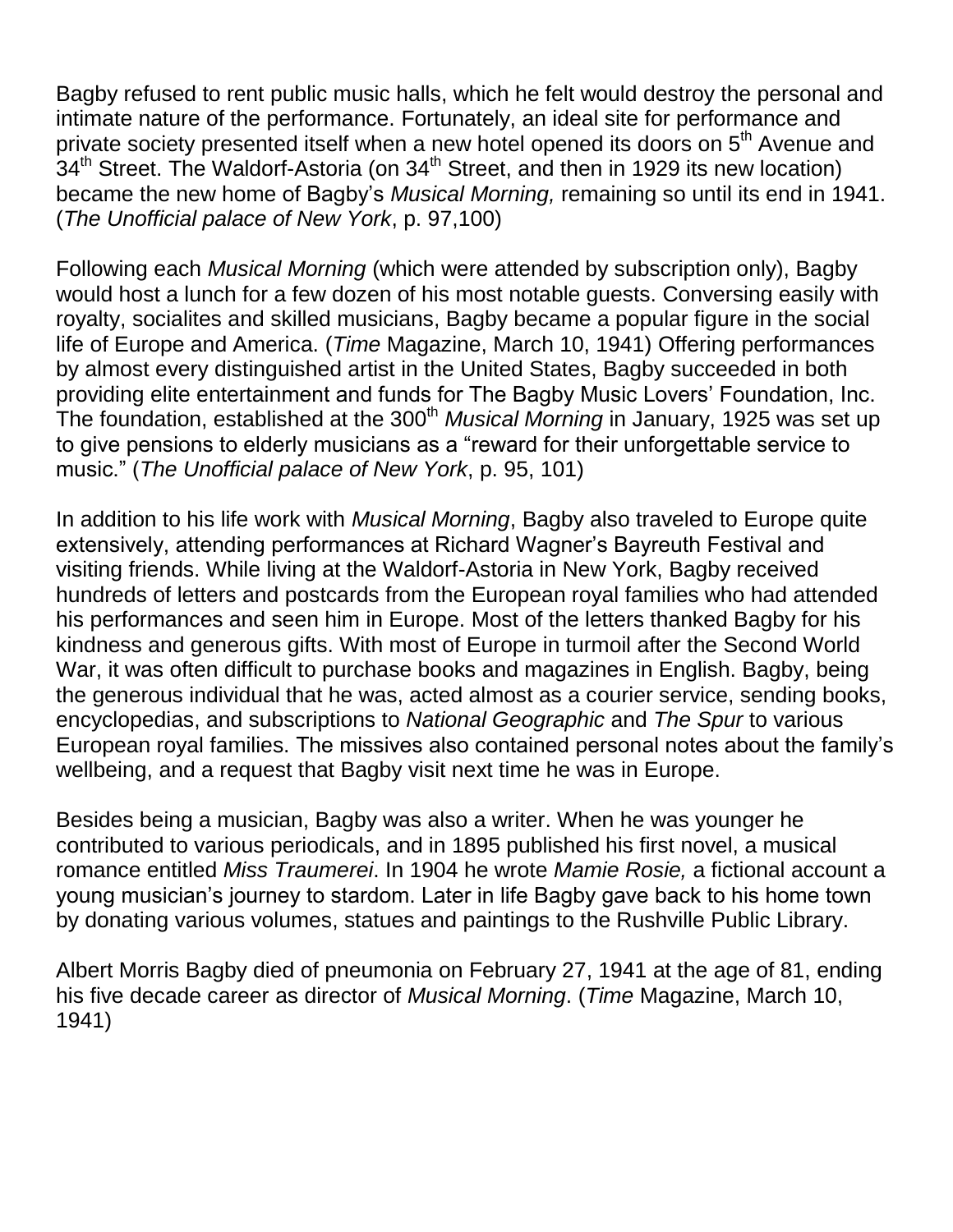#### **Scope and Content of the Collection**

The collection contains letter and postcard correspondence between Albert Morris Bagby and various European royalty, nobility and diplomats. Also included are photographs, picture postcards, and calling cards. The bulk of the collection concerns the years 1915-1940, with a few news clippings collected in the 1950s and 60s.

For the most part, the correspondences thank Mr. Bagby for his hospitality in New York City and Bayreuth, Germany as well as his generous gifts that included subscriptions to *National Geographic* and *The Spur*, and copies of his books and others. They are cordial letters, often discussing the wellbeing of family members and expressing regret for not having seen Mr. Bagby during his last visit to Europe.

The collection also includes two copies of an inventory written by a Mrs. Ness, an essay entitled "The Wife of Anarchy," and news clippings concerning various European royal families.

#### **Arrangement**

The collection arrived with no discernable arrangement and was rearranged in a more efficient working order by PMML staff. The collection is contained within two archival boxes.

#### **Rights**

Users assume responsibility for following copyright laws as established by US Code Title 17.

#### **Separations**

*Education of a Princess; a memoir* Marie, Grand Duchess of Russia DK254 .M3 A32 1931

*The Story of My Life* Marie, Queen, consort of Ferdinand I, King of Romania DR262 .A2 A3 1934A

*A King's Heritage* Petar II Karađorđević, King of Yugoslavia DR369 .P4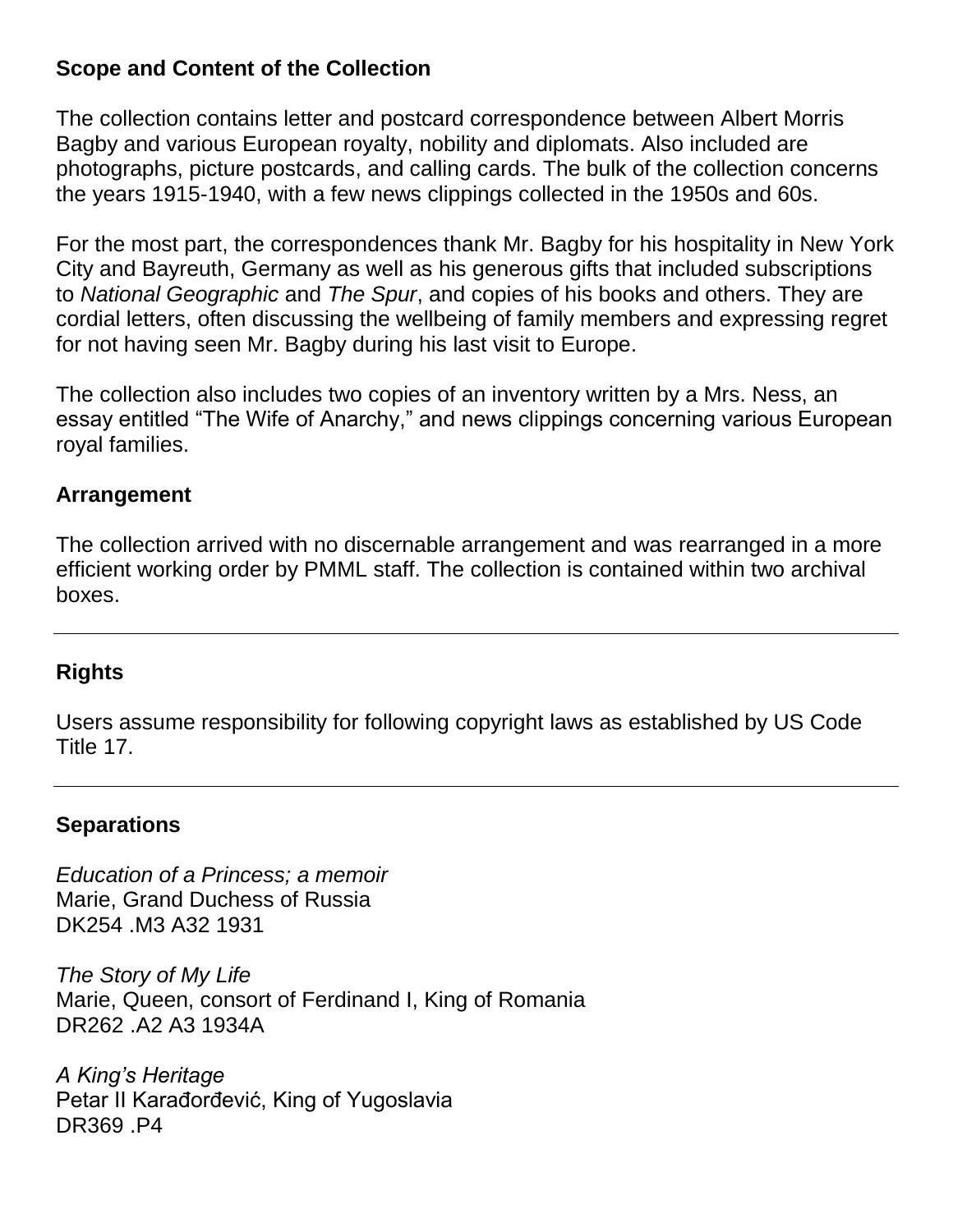# **Key Subjects**

This collection is indexed under the following headings in the Library's online catalog. Researchers interested in materials about related topics, persons, or places should search the catalog using these subject headings.

### **Names**

Alexandria Victoria, Princess of Schleswig-Holstein--1887-1957 Alice, Princess of Greece--1895-1969 Bagby, Albert Morris—1859-1941 Charlotte, Duchess of Mecklenburg--1868-1944 Eleanore, Duchess of Bayern--1880-1965 Elizabeth, Queen (Consort) of Belgium--1876-1965 Friedrich Franz, Grand Duke of Mecklenburg--1882-1945 Helen, Grand Duchess of Russia--1882-1957 Margaret, Landgravine of Hesse—Prussia--1872-1954 Ness, Nina Nicholas, Prince of Greece--1872-1938 Sophie, Princess of Greece--1914-2001 Spencer-Churchill, Augusta (Lady Edward Spencer-Churchill)--1854-1941

### **Subjects**

Europe -- History -- 20th century Europe -- Kings and rulers Europe -- Kings and rulers—Correspondence

### **Container List**

### **Box#.Folder#**

#### **1.1 Princess Alice of Greece**

Clipping: "Princess Alice's Life Mirrors Joys and Woes of Kings" *Chicago Tribune*, April 14, 1968 Letter to Mr. Bagby—July 18, 1929 March 26, 1926 August 14, 1929 January 11, 1929 October 9, 1928 January 11, 1928 June 16, 1929 June 28, 1926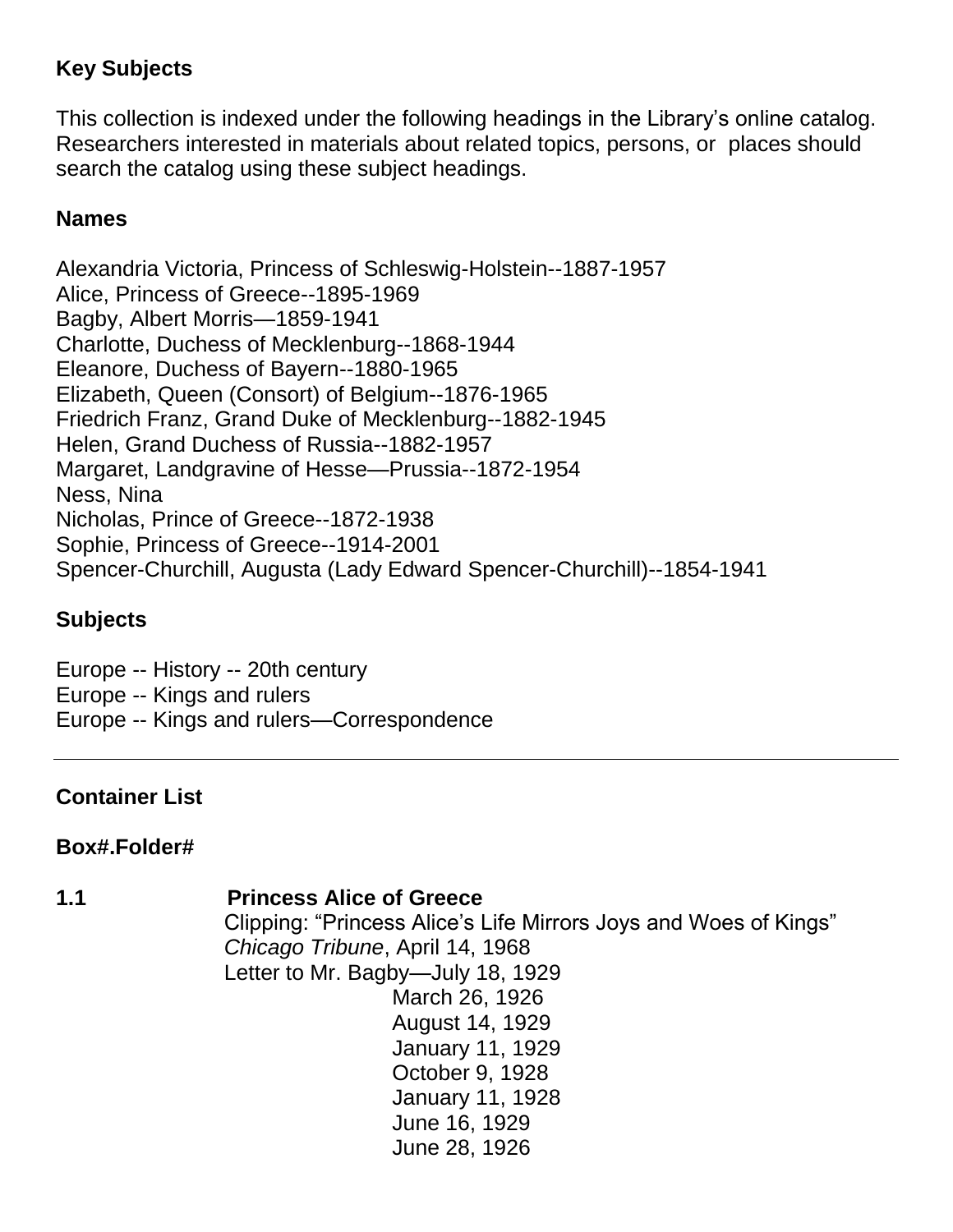| 1.10 | <b>Princess Olga of Hanover-Yugoslavia</b>                                                                                                                                                              |
|------|---------------------------------------------------------------------------------------------------------------------------------------------------------------------------------------------------------|
| 1.9  | Duchess Lorie-Eleanore of Bayern<br>[See also, Folders 11 and 17]<br>Letter to Mr. Bagby—May 28, 1931                                                                                                   |
| 1.8  | <b>Princess Victoria Metternich-Vienna</b><br>Letter to Mr. Bagby-October 5, 1932 (?)<br>May 23, 1934<br>1932<br>1 card, 2 Notes-no dates                                                               |
| 1.7  | <b>Marie, Countess of Leesburg</b><br>Letter to Mr. Bagby-October 28, 1937                                                                                                                              |
| 1.6  | Le Grande duc Cirill de Russie<br>Letter to Mr. Bagby and his calling card                                                                                                                              |
| 1.5  | <b>Duchess Marie Ann of Luxembourg</b><br>[See Also, Folder 19: Grand Duchess Marie of Luxemburg]<br>Letter to Mr. Bagby-July 17, 1925                                                                  |
| 1.4  | <b>Princess Alexandria Victoria of Schleswig-Holstein</b><br>Letter to Mr. Bagby-December 29, 1931<br>November 25, 1930—with autographed photo<br>1935-Christmas card<br>August 6, 1930<br>June 7, 1932 |
| 1.3  | Princess Marie Louise of Hanover--Princess Max of Baden<br>Letter to Mr. Bagby-December 9, 1932                                                                                                         |
| 1.2  | <b>Princess Sophie of Greece</b><br>Letter to Mr. Bagby-January 8, 1932<br>June 22, 1931<br><b>February 4, 1931</b><br>October 22, 1931<br>September 28, 1932<br>July 22, 1931<br>June 11, 1931         |
|      | September 26, 1927<br><b>Undated (Paris)</b><br>Undated (St. Cloud)                                                                                                                                     |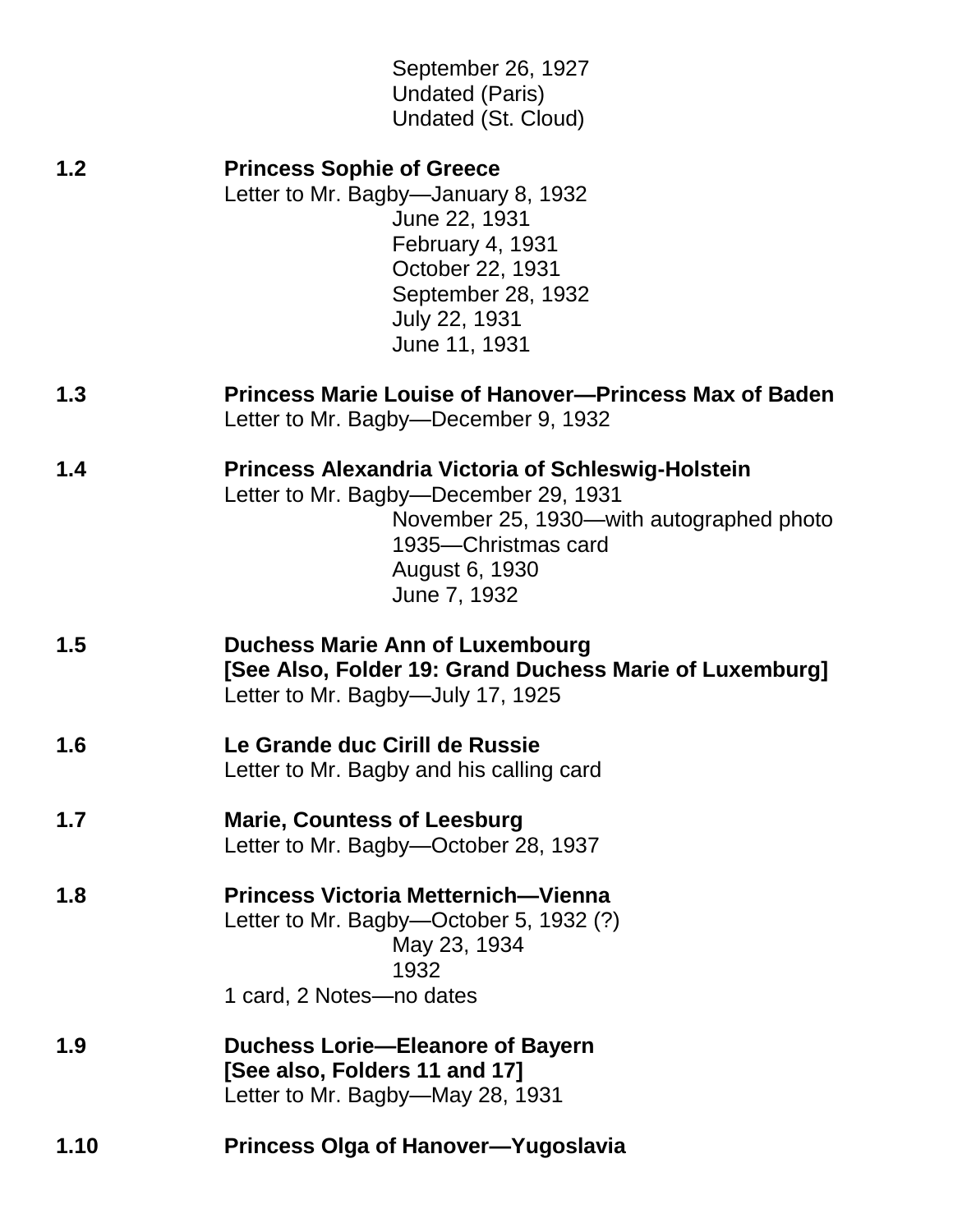|      | Letter to Mr. Bagby—June 5, 1935<br>May 12, 1939<br>April 10, 1934<br>March 1, 1932<br>1 card—no date<br>1 postcard—"Bayreuth—Kunstlerkneipe 'Eule'"—August 9, 1937<br>1 postcard—Olga's picture & autograph                                                                                        |
|------|-----------------------------------------------------------------------------------------------------------------------------------------------------------------------------------------------------------------------------------------------------------------------------------------------------|
| 1.11 | <b>Eleanore of Bayern</b><br>[See also, Folders 9 and 17]<br>2 postcards to Mr. Bagby—"Gildefterabend"<br>"Otto Pichler"<br>Christmas card with picture & signature-1936<br>Letter to Mr. Bagby-May 25, ????<br>Undated<br>June 8, 1930—from Augusta von Bayern                                     |
| 1.12 | <b>Countess Victoria von Toerring</b><br>Letter to Mr. Bagby-December 12, 1939<br>July 6, 1940                                                                                                                                                                                                      |
| 1.13 | <b>Countess Sophie of Toerring-Duchess of Bavaria</b><br>Letter to Mr. Bagby-March 1, 1939<br>July 20, 1925<br>1935<br>1 postcard—colored flowers—December 22, 1938                                                                                                                                 |
| 1.14 | <b>Princess Margarethe of Hesse-Prussia</b><br>Letter to Mr. Bagby—May 10, 1932                                                                                                                                                                                                                     |
| 1.15 | <b>Duchess Thyra of Cumberland</b><br>Letter to Mr. Bagby-November, 1932<br>5 photos—Marie Louie—granddaughter—Margarita<br>Marie Louise, Thyra, Olga<br>Four generations (with Marie Louise and Thyra)<br>2 postcards—"Blumerdorf—Bad Oldesloe-land"—no date<br>1 photo-Victorian interior-no date |
| 1.16 | <b>Princess Theodora of Baden-Princess of Greece</b><br>Letter to Mr. Bagby-December 24, 1932<br>May 7, 1940<br>November 12, 1936<br>October 6, 1930                                                                                                                                                |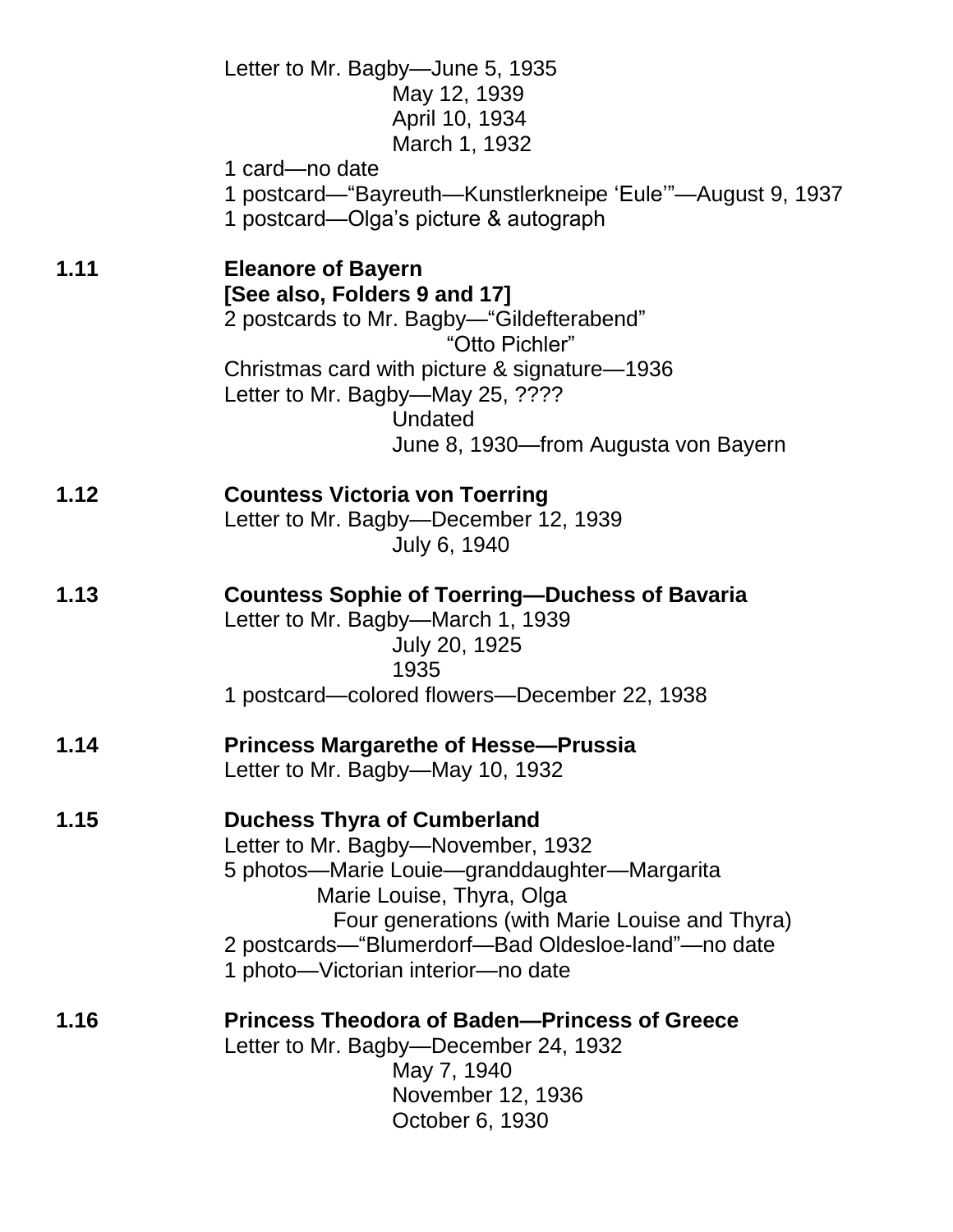| 1.17 | <b>Duchess Lorie-Eleanora of Belgium</b><br>[See also, Folders 9 and 11]<br>Card to Mr. Bagby-June 13, 1931<br>October 23, ????<br>Typed letter-August, 1939                   |
|------|--------------------------------------------------------------------------------------------------------------------------------------------------------------------------------|
| 1.18 | Princess Edda Furstein-von Wrede (Wied)<br>Letter to Mr. Bagby—May 26, 1940                                                                                                    |
| 1.19 | <b>Grand Duchess Marie of Luxemburg</b><br>[See also, Folder 5: Duchess Marie Ann of Luxembourg]<br>Letter to Mr. Bagby-December 10, 1936<br>June 1938 (In French)<br>2 photos |
| 1.20 | <b>Joachim Albrecht</b><br>Letter to Mr. Bagby-1925                                                                                                                            |
| 1.21 | Princess Fredericka (Marie Melita of Hohenlohe-Langenburg)<br>of Schlewig Holstein<br>Letter to Mr. Bagby-July 8 1933<br>July 29, 1939                                         |
| 1.22 | <b>Professor Xaver Scharwenka--Director of Berlin Conservatory</b><br>Letter to Mr. Bagby-June 15, 1885<br>October 12, 1926                                                    |
| 1.23 | Dr. Heusler-Director of the Museum of Dresden<br>Letter to Mr. Bagby-November 12, 1933<br>2 photos of art                                                                      |
| 1.24 | <b>Princess Elizabeth of Greece</b><br>Letter to Mr. Bagby—June 19, 1934<br>June 4, 1935<br>2 photos—Theodora and family<br><b>Wedding of Elizabeth</b><br>News clipping-1956  |
| 1.25 | <b>Ex-crown Princess of Germany</b><br>1 photo                                                                                                                                 |
| 1.26 | <b>Princess Lowenstein-Germany</b><br>Letter to Mr. Bagby—March 19, 1939                                                                                                       |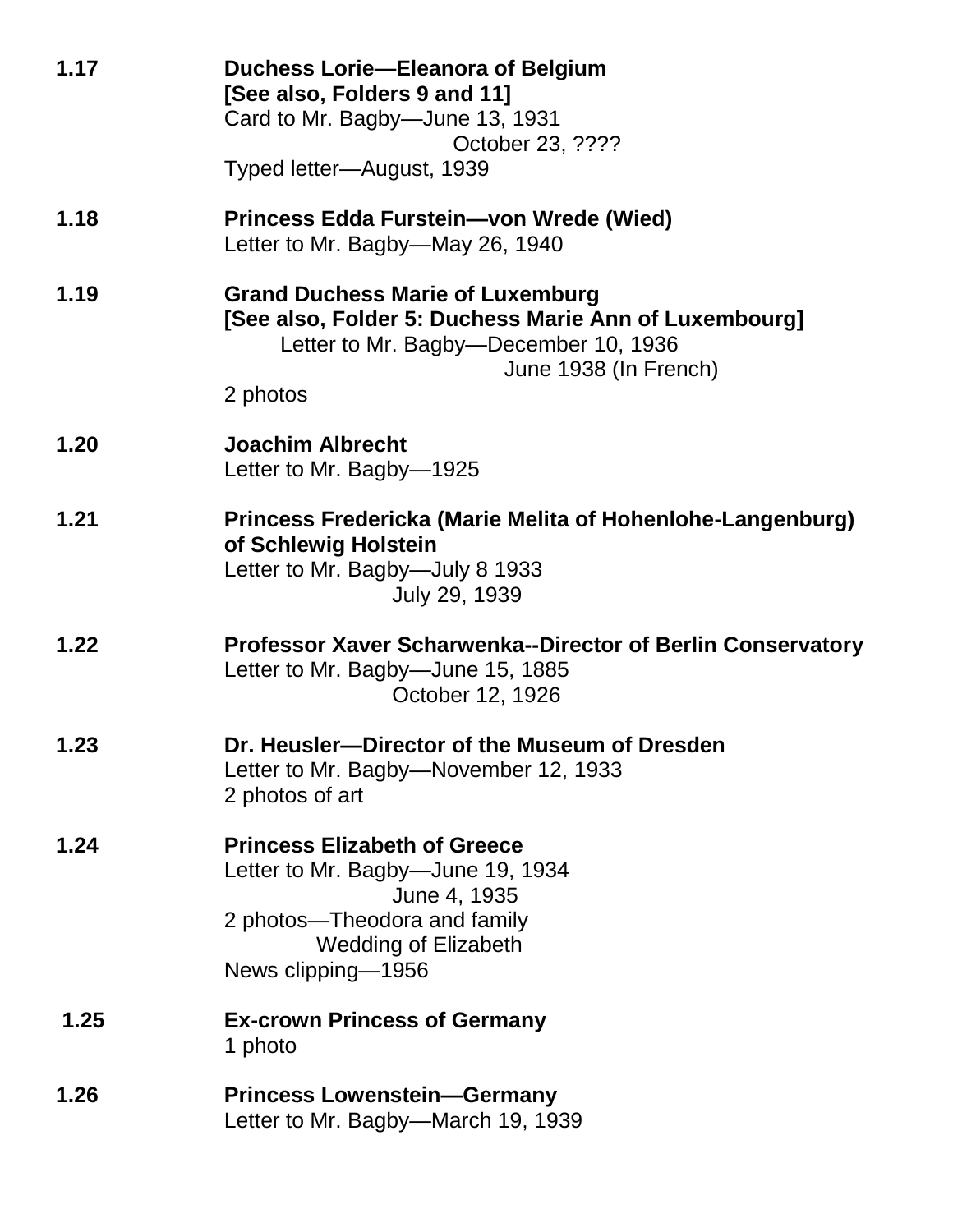| 1.27 | Wife of Count Johann Bernstorff-German Ambassador<br>Letter to Mr. Bagby—February 27, 1939                                                                                                                    |
|------|---------------------------------------------------------------------------------------------------------------------------------------------------------------------------------------------------------------|
| 1.28 | <b>Princess Eleanor Pesse Viggo-Denmark</b><br>Letter to Mr. Bagby-June 26, ????<br>May 15, 1936                                                                                                              |
| 1.29 | <b>Duchess Charlotte Mecklenburg</b><br>Photo—Duchess with autograph—1936<br>Duke with autograph-1936<br>Letter to Mr. Bagby-January 4, 1926<br>April 21, 1939<br>January 11, 1936<br><b>January 12, 1929</b> |
| 1.30 | <b>Princess Beatrice of Spain</b><br>Letter to Mr. Bagby-February 18, 1933<br>September 20, 1932                                                                                                              |
| 1.31 | <b>Marie Jose of Bavaria</b><br>Letter to Mr. Bagby—January 22, 1924                                                                                                                                          |
| 1.32 | Marie Alexandra-Princess Wolfgang of Hess<br>Letter to Mr. Bagby-December 6, 1932                                                                                                                             |
| 1.33 | <b>German Chancellor Bulow</b><br>Letter to Mr. Bagby—July 21, 1895                                                                                                                                           |
| 1.34 | Dowager Grand Duchess-Marianne of Luxemburg<br>Letter to Mr. Bagby-August 10, 1937                                                                                                                            |
| 1.35 | <b>Princess Cecilia of Hesse-Duchess of Mecklenburg</b><br>Letter to Mr. Bagby—May 31, 1934<br>July 1, 1932<br>Obituary-1955                                                                                  |
| 1.36 | <b>Prince Christian of Hesse</b><br>Letter to Mr. Bagby—November 18, 1926                                                                                                                                     |
| 1.37 | <b>Countess Kautz (?)-Germany</b><br>Letter to Mr. Bagby-February 12, 1925<br>July 6, 1931                                                                                                                    |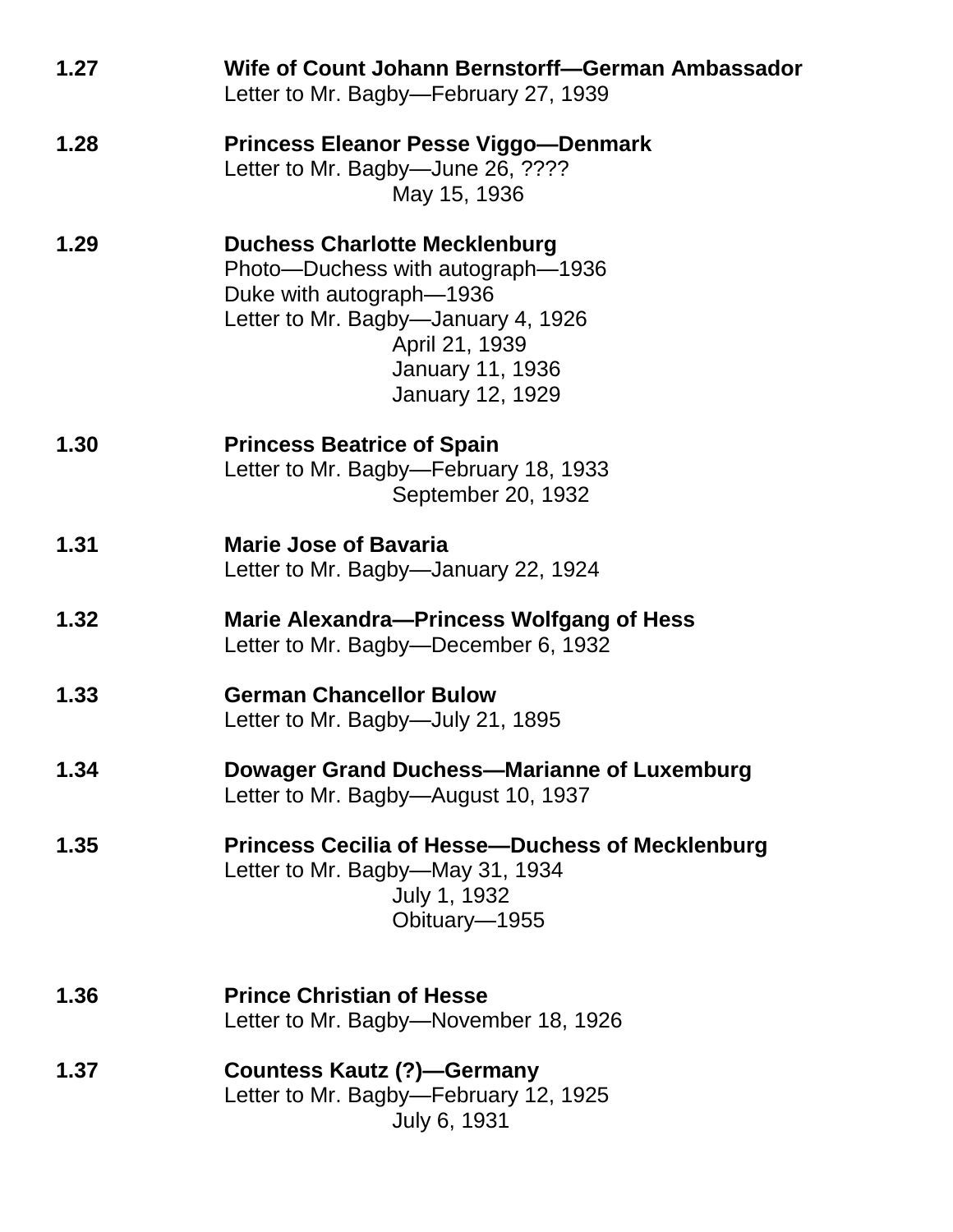| 1.38 | <b>Grand Duke Friedrich Franz of Mecklenburg</b><br>Letter to Mr. Bagby—May 1, 1939<br>April 8, 1940<br>Photo—Theodora & family<br>Two Photos—signed and dated—1932, 1933                                                                                     |
|------|---------------------------------------------------------------------------------------------------------------------------------------------------------------------------------------------------------------------------------------------------------------|
| 1.39 | <b>Countess Marie--Germany</b><br>Letter to Mr. Bagby-November 6, 1933<br>1939 (x2)<br>1940                                                                                                                                                                   |
| 1.40 | <b>Annie Viscountess Cowdray</b><br>Christmas card with photo                                                                                                                                                                                                 |
| 1.41 | <b>Emich-Prince of Leiningen</b><br>Letter to Mr. Bagby-September 19, 1935                                                                                                                                                                                    |
| 1.42 | <b>Princess Eugenie of Greece</b><br>Letter to Mr. Bagby-No date<br>No date-2 photos and calling card<br><b>January 23, 1935</b><br>No date                                                                                                                   |
| 1.43 | <b>Duchess of Coburg</b><br>Letter to Bagby-1933-included signed photo                                                                                                                                                                                        |
| 1.44 | Stephanie-Countess of de Lonyay-Belgium<br>Letter to Mr. Penfield—July 10, 1916                                                                                                                                                                               |
| 1.45 | <b>Princess Sophie of Wrede (Wied)—Princess of Albania</b><br>Christmas card to Mr. Bagby-1938<br>Letter to Mr. Bagby-September 13, 1929<br>September 3, 1939<br>November 21, 1932<br>2 photos<br>1 photo—signed and dated -1932<br>2 postcards-1933 and 1934 |
| 2.46 | <b>Prince Nicholas of Greece &amp; Grand Duchess Helen of Russia</b><br>Signed photo<br>2 postcards—Napoleon's Tomb<br>Island scene<br>Letter to Mr. Bagby-August 5, 1931                                                                                     |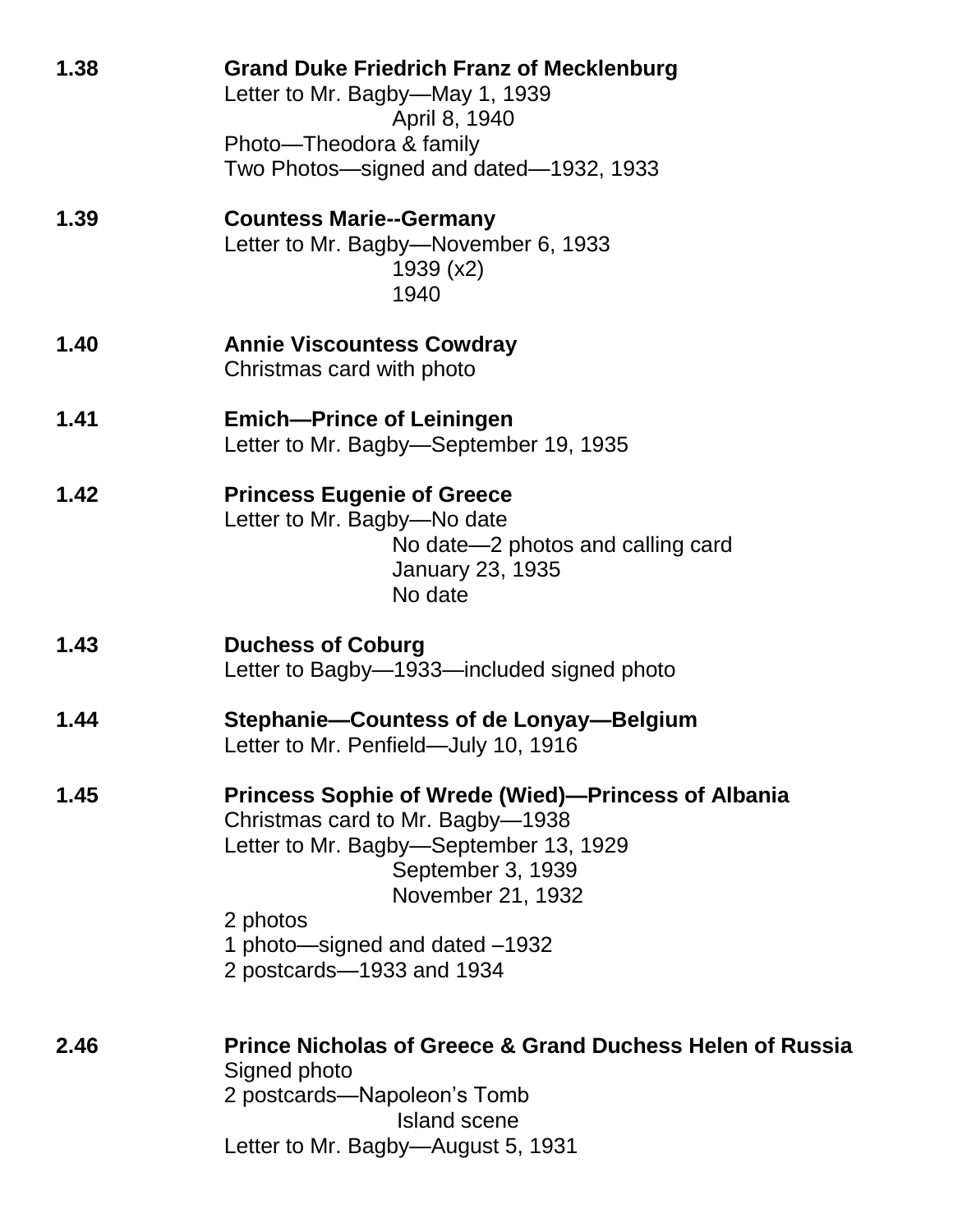|      | No date<br>July 6, 1935<br>April 27, 1931<br>No date<br>No date<br>August 26, 1937<br>February 17, 1927<br>Printed sympathy note from Princess Nicholas-1938<br>Christmas card-1936<br>2 calling cards                         |
|------|--------------------------------------------------------------------------------------------------------------------------------------------------------------------------------------------------------------------------------|
| 2.47 | Landgravine Margaret of Hesse—Prussia<br>Letter to Mr. Bagby-No date<br>November 30, 1933<br>October 22, 1936<br>December 20, 1932<br>July 3, 1932<br>August 2, 1934<br>October 6, 1937<br>March 7, 1937<br>September 15, 1933 |
| 2.48 | <b>Princess Eulalie of Spain</b><br>2 Letters to her from Courerie B'de Garwendia (?)<br>Letter to Mr. Bagby-1931                                                                                                              |
| 2.49 | <b>Archduchess Marie Therese</b><br>Letter to Mr. Bagby-1937<br>Christmas card with signed photograph                                                                                                                          |
| 2.50 | <b>Princess Anna of Hohenlohe-Langenburg</b><br>Letter to Mr. Bagby-April 28, 1940<br>April 27, 1934<br>April 27, 1937<br>April 11, 1931<br>July 8, 1937                                                                       |
| 2.51 | <b>Augusta Spencer-Churchill</b><br>Letter to Mr. Bagby—May 24, 1936<br>December 21, 1935<br>December 30, 1934<br>No date<br>November 2, 1935<br>October 23, 1933                                                              |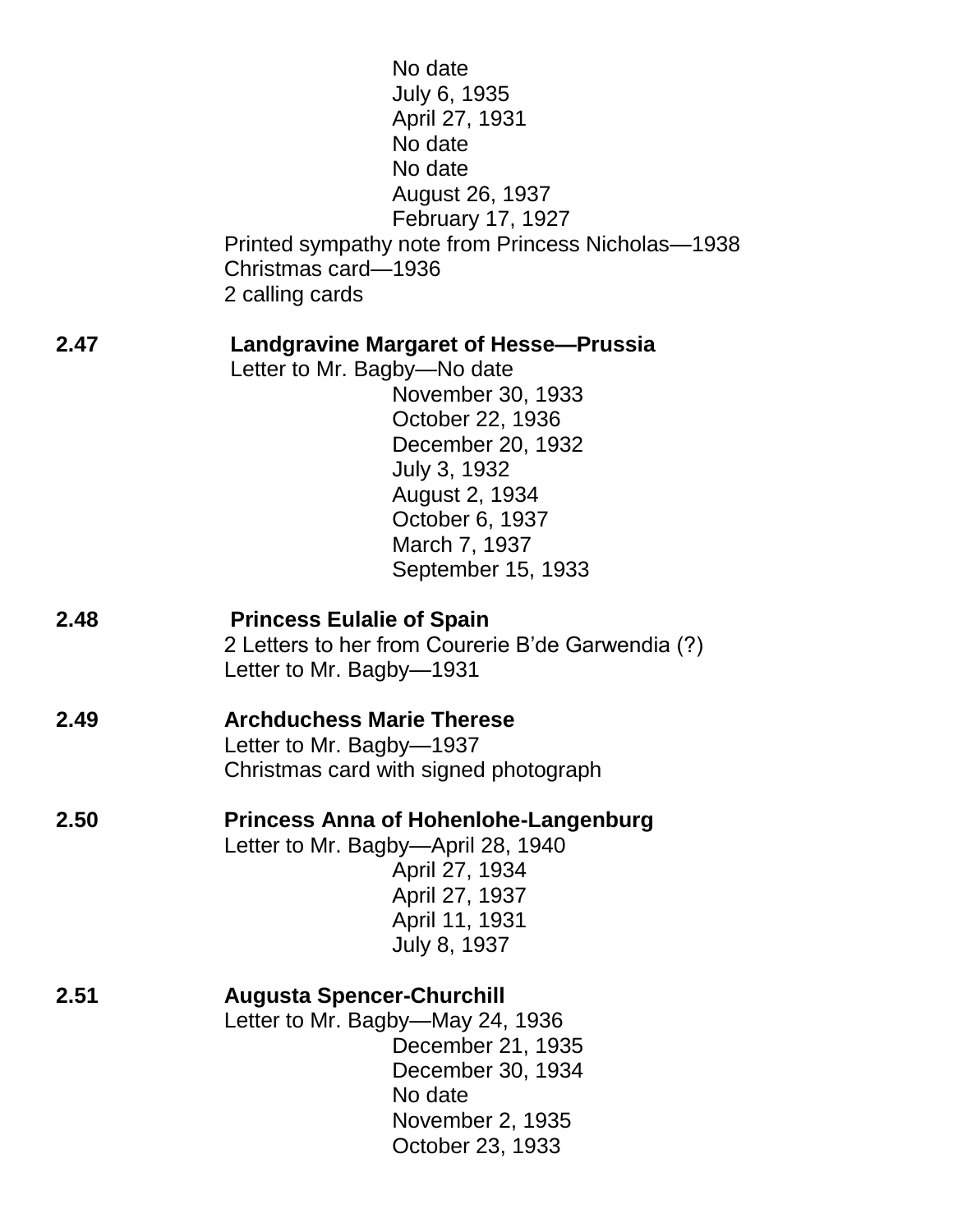| 2.57 | <b>Photo Postcards (identified by subject)</b>                                                                                                                                                                                                                                                                                                                                                                                                                                                                                                                                                                                                                                                                                  |
|------|---------------------------------------------------------------------------------------------------------------------------------------------------------------------------------------------------------------------------------------------------------------------------------------------------------------------------------------------------------------------------------------------------------------------------------------------------------------------------------------------------------------------------------------------------------------------------------------------------------------------------------------------------------------------------------------------------------------------------------|
| 2.56 | <b>Prince Albert of Monaco</b><br>Letter to Mr. Bagby and transcribed copy—November 22, 1916<br>News clippings about family<br>5 picture postcards of Monaco                                                                                                                                                                                                                                                                                                                                                                                                                                                                                                                                                                    |
|      | Letter to Mr. Bagby-May 5, 1927<br>June 1, 1927—includes postcard of Wagner<br>Festspielhaus<br>December 3, ????<br>November 6, 1932<br>August 18, 1937<br>August 15, 1938<br>July 30, 1927<br>May 10, 1930—includes photograph<br>February 6, 1934—includes postcard of her and Albert<br>Letter from Alice to Mr. Bagby-April 11, 1929<br>Letter from Secretary de la Reine—October 2, 1933<br>Card invitation to Albert's memorial service—New York—February<br>24, 1934<br>2 postcards from Caraman-Chimay<br>Letter and calling card from Caraman-Chimay—May 12, 1934<br>Photo Postcard-Leopold-June, 1934<br>Letter from Secretary to Queen-April 7, 1939<br>December 2, 1930<br>June 24, 1933<br><b>February 6, 1933</b> |
| 2.55 | Elizabeth, Queen (Consort) of Belgium<br>Newspaper clippings-obituary                                                                                                                                                                                                                                                                                                                                                                                                                                                                                                                                                                                                                                                           |
| 2.54 | <b>Prince de Lonyay-Hungary</b><br>Letter to Mr. Bagby-October 24, 1934                                                                                                                                                                                                                                                                                                                                                                                                                                                                                                                                                                                                                                                         |
| 2.53 | <b>Duke of Kent</b><br>Letter to Mr. Bagby-October 12, 1934                                                                                                                                                                                                                                                                                                                                                                                                                                                                                                                                                                                                                                                                     |
| 2.52 | <b>Marquis of Villalobar</b><br>Christmas note-no date-Spain                                                                                                                                                                                                                                                                                                                                                                                                                                                                                                                                                                                                                                                                    |
|      | December 10, 1933<br>Christmas card-1935<br>Christmas card with signed picture—no date<br>3 news clippings—Chicago Tribune—Churchill family                                                                                                                                                                                                                                                                                                                                                                                                                                                                                                                                                                                     |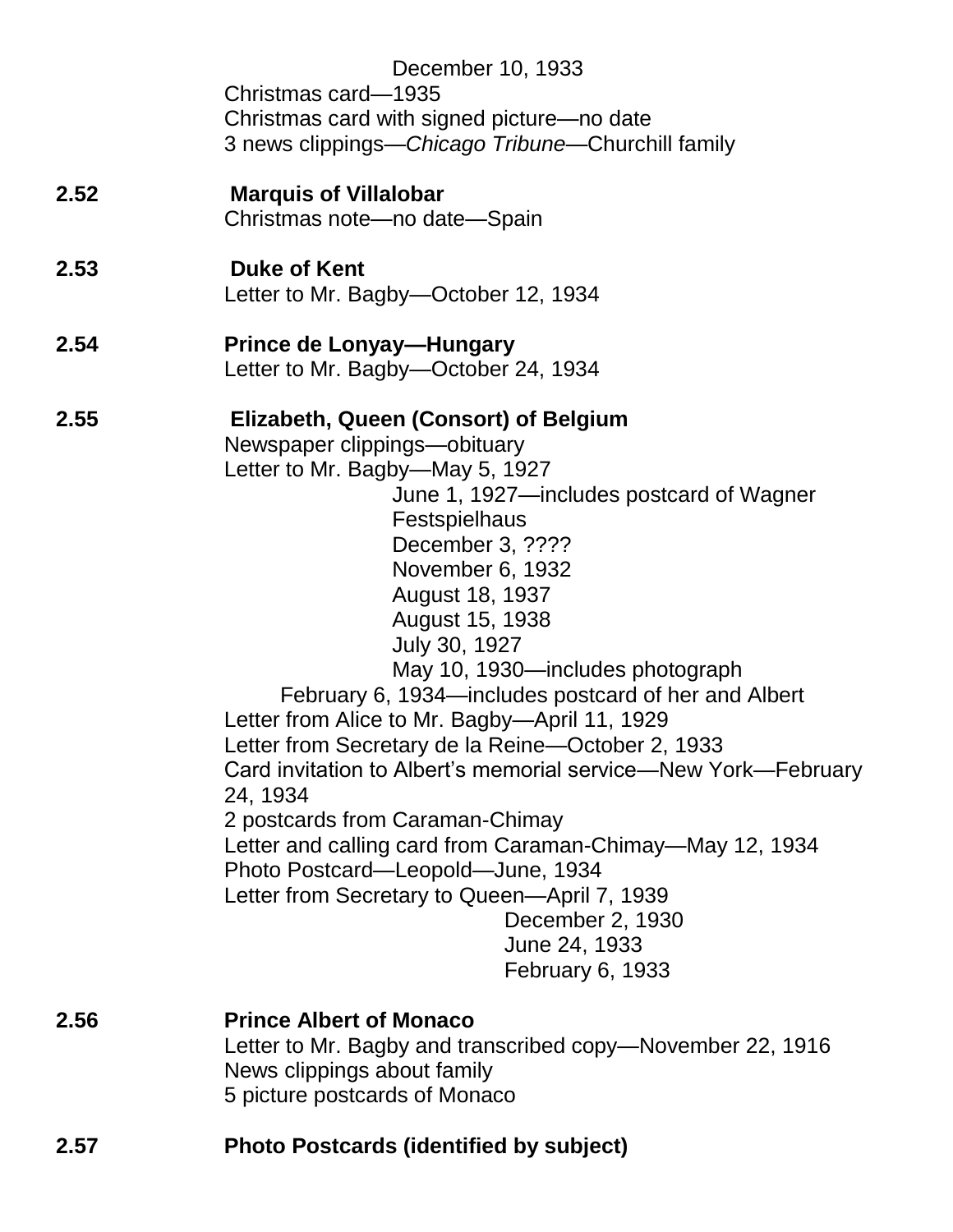H.M. King Edward VII (x2) Unsere Kaiserin Ernst \_\_\_\_ zu Hohenlohe Princess Victoria Luise von Preussen Alexandra—Princess zu Hohenlohe-Langenburg (young woman) Alexandra—Princess zu Hohenlohe-Langenburg (child) Prince Gottfried—Prince zu Hohenlohe-Langenburg (child) Princess Maria—Princess zu Hohenlohe-Langenburg (child) Grossherzog Friedrich von Baden Princess Alexandra Victoria von Schleswig-Holstein Kaiser Wilhelm II (drawing of a child) Princess Alexandra von Hohenlohe-Langenburg (young woman and child) Prinz August Wilhelm nebst Braut Wilhelmina, Queen of Holland Queen Victoria's Statue—Kensington Place Benito Mussolini H.M. de Koningin President Fallieres H.M. de Koningin Wilhelmina H.K.H. Princess Juliana (name on reverse) Sr. Hoheit First Peter Albert von Sachsen De Koninklyke Family (father, mother, daughter) Kaiserin Elizabeth Armand Fallieres—president of the republic, 1906 S.M. La Regina D' Italia Prince Imperial (Napoleon-Eugene-Louis-Jean-Joseph) Marie Antoinette Madame Royale (Marie-Therese-Charlotte-daughter of Louis XIII) Jane Grey Il Conte Camillo Benso di Cavour H.M. Queen of Siam H.M. de Koningin Buenos Aires—Teatro Colon S.S. M.M. D. Alfonso XIII y.d. Victoria Eugenia—Spain S.M. Don Alfonso XIII—Spain

## **2.58 Benedicta de Braganca (Maria José of Portugal)—Duchess of Bavaria**

Letter to Mr. Bagby—May 16, 1936 August 10, 1937 May 28, 1937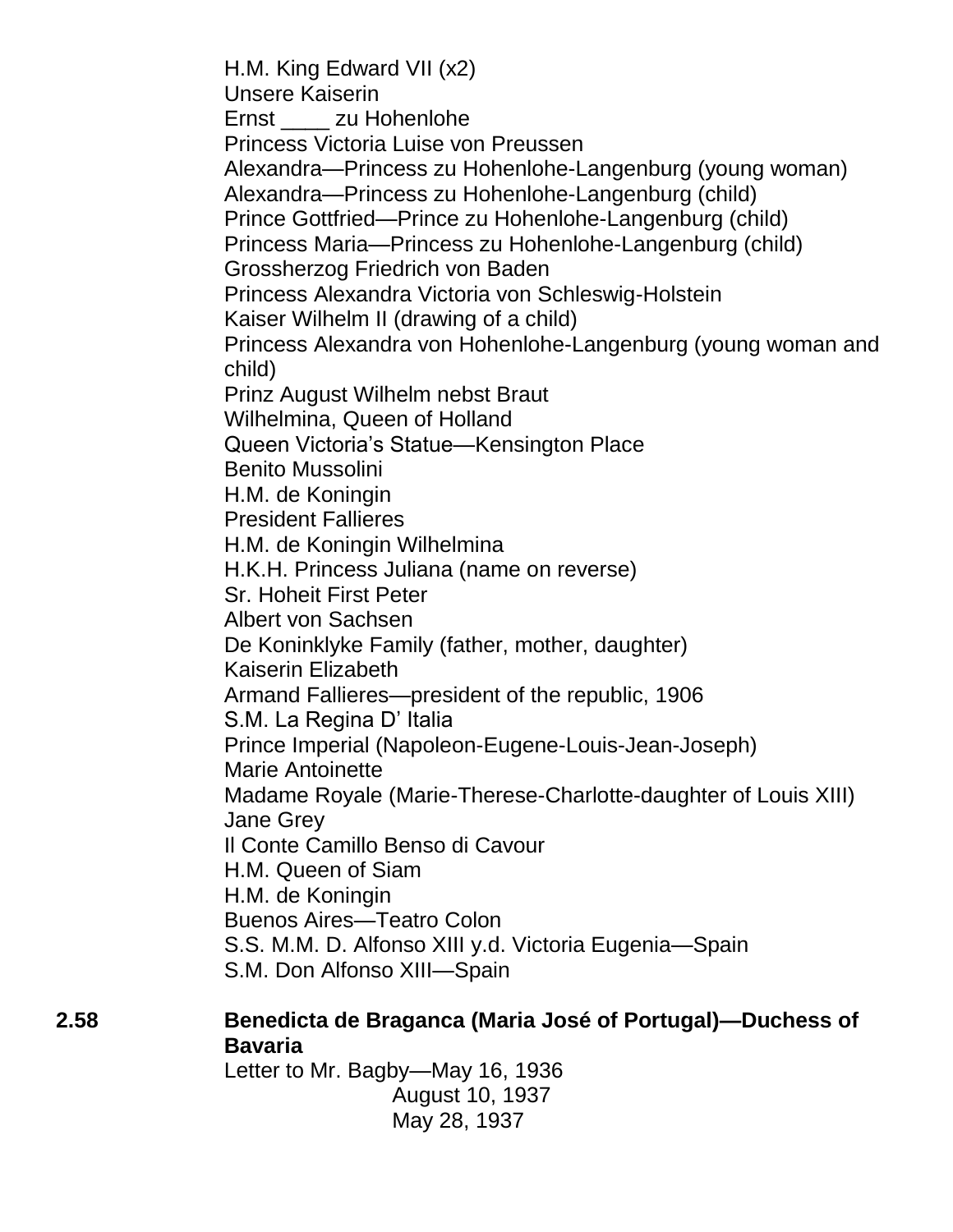| 2.59 | Queen Marie of Roumania-Princess of Edinburgh<br>Letter to Mr. Bagby-September 29, 1937-Heidelberg<br>December 17, 1928 (with typed translations)<br>Letter to Mrs. Ness from Secretary to Princess Ileana of Romania-<br>1959<br>News clipping—Russian Revolution—South Bend Tribune-1964                                                                                                                                                                                                                                                                                                                                                                                                                                                                                                                                                                                                                |
|------|-----------------------------------------------------------------------------------------------------------------------------------------------------------------------------------------------------------------------------------------------------------------------------------------------------------------------------------------------------------------------------------------------------------------------------------------------------------------------------------------------------------------------------------------------------------------------------------------------------------------------------------------------------------------------------------------------------------------------------------------------------------------------------------------------------------------------------------------------------------------------------------------------------------|
| 2.60 | Photo postcards, calling cards, etc. (identified by subject)<br>Monte Carlo (5)<br>Princess Marie Louise (3) and news clippings<br>Queen Louise<br>Unsere Kaiser Familie (2)<br>Kaiser<br><b>Prinz Oscar von Preussen</b><br>S.M. Le Roi des Hellenes<br>Rocca di Papa<br>Bethlehem woman/Bethlehemites<br>J.K.H. Crown Princess Maria von Roumania<br>Queen Marie<br><b>Signature of Queen Marie</b><br>S.M. La Regina Margherita<br>King Carol of Romania<br>Ida J. Cook<br>Marie and Julia Lippmann<br><b>Marion Bohnheim</b><br>Hrv. Pjevacko Drustvo "Kolo" u Zagrebu<br>Chattenrib zum Dfterfpaziergang<br>Munchen, Konigsplate<br>Santonini, Greece<br>Hochar Ibrahim<br><b>Octave Boyer</b><br>Mme. S.A. Newton<br>Ulbert Fiebiger-"Grup Gott!"<br>Egern am Tegernsee mit Wallberg und Setzberg<br>Conte Biancamano<br>Princess "Tyhilla"<br>"Angiolo dett. Annunciazione"<br>Cote d'Azur-Oranger |
|      | "Mairie de Sommepy"<br>Interno della Sala del Maggior Consiglio<br>Rembrandt-self-portrait<br>The Duchess of Devonshire<br>Ileana and Anton of Austria with children<br>Phillip's sister, husband and baby                                                                                                                                                                                                                                                                                                                                                                                                                                                                                                                                                                                                                                                                                                |